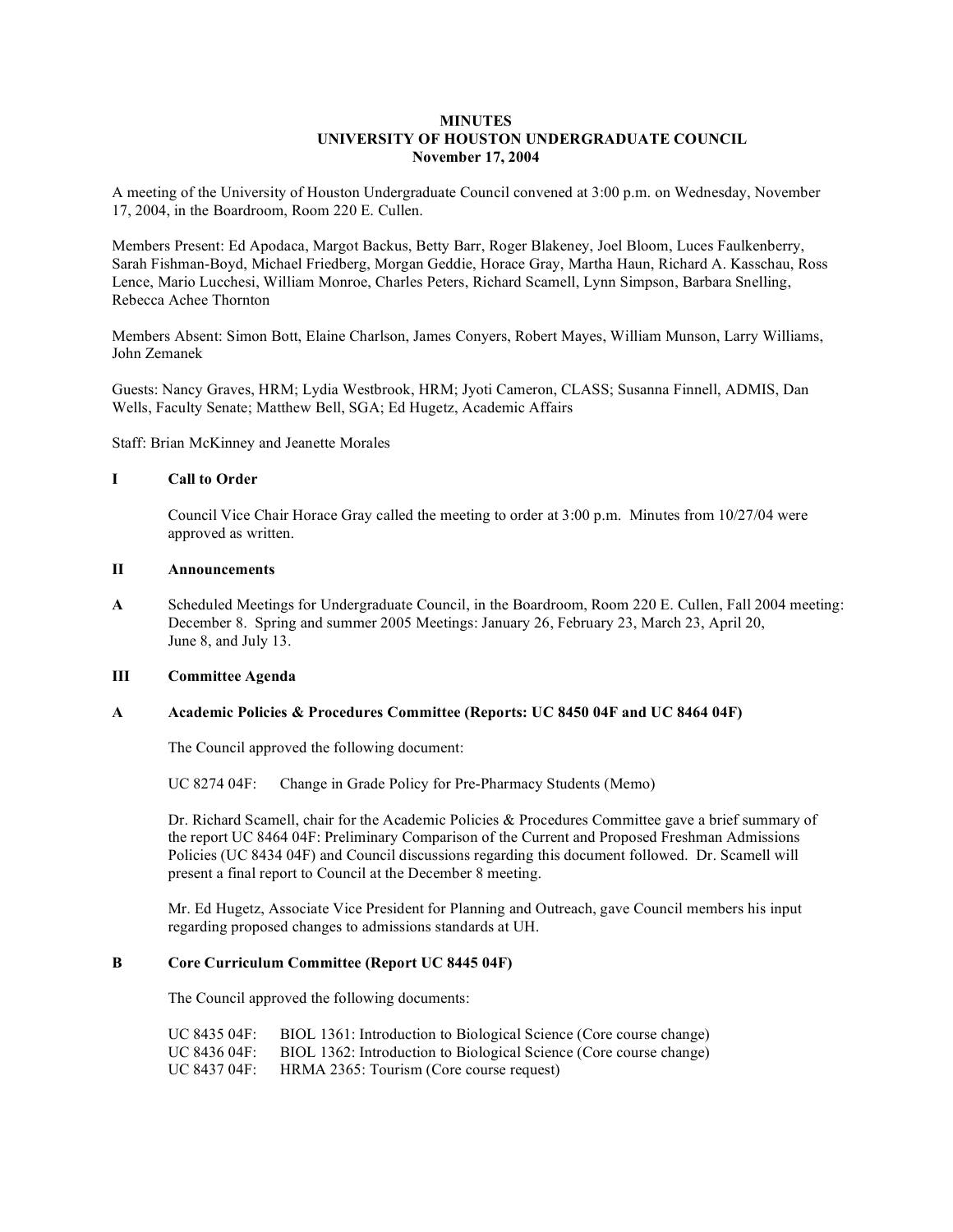# **C Degree Programs Committee (Reports: UC 8451 04F and UC 8452 04F)**

The Council approved the following documents:

| UC 8347 04F: | ENGI 1100: Introduction to Engineering (Course change)                 |
|--------------|------------------------------------------------------------------------|
| UC 8348 04F: | Cullen College of Engineering: Policy Change (Memo)                    |
| UC 8350 04F: | CHEE 5390: Energy and the Environment (New course)                     |
| UC 8351 04F: | CIVE 2330: Mechanics I (Statics) (Course change)                       |
| UC 8352 04F: | CIVE 2332: Mechanics of Deformable Solids (Course change)              |
| UC 8353 04F: | BIOE 3399: Senior Honors Thesis (New course)                           |
| UC 8354 04F: | BIOE 4399: Senior Honors Thesis (New course)                           |
| UC 8355 04F: | BIOE 2197: Selected Topics (New course)                                |
| UC 8356 04F: | BIOE 2297: Selected Topics (New course)                                |
| UC 8357 04F: | BIOE 2397: Selected Topics (New course)                                |
| UC 8358 04F: | BIOE 2497: Selected Topics (New course)                                |
| UC 8359 04F: | BIOE 3197: Selected Topics (New course)                                |
| UC 8360 04F: | BIOE 3297: Selected Topics (New course)                                |
| UC 8361 04F: | BIOE 3397: Selected Topics (New course)                                |
| UC 8362 04F: | BIOE 3497: Selected Topics (New course)                                |
| UC 8363 04F: | BIOE 4197: Selected Topics (New course)                                |
| UC 8364 04F: | BIOE 4297: Selected Topics (New course)                                |
| UC 8365 04F: | BIOE 4397: Selected Topics (New course)                                |
| UC 8366 04F: | BIOE 4497: Selected Topics (New course)                                |
| UC 8367 04F: | BIOE 5397: Selected Topics (New course)                                |
| UC 8368 04F: | BIOE 5198: Special Problems (New course)                               |
| UC 8369 04F: | BIOE 5298: Special Problems (New course)                               |
| UC 8370 04F: | BIOE 5398: Special Problems (New course)                               |
| UC 8371 04F: | BIOE 5498: Special Problems (New course)                               |
| UC 8373 04F: | MECE 2361: Mechanical Design I: Analysis and Synthesis (Course change) |
| UC 8374 04F: | MECE 3245: Materials Science (New course)                              |
| UC 8375 04F: | MECE 3345: Materials Science (New course)                              |
| UC 8376 04F: | MECE 4334: Mechanical Design IV: Mechanical Engineering Systems Design |
| UC 8377 04F: | MECE 5348: Vortex-Induced Vibrations (New course)                      |
| UC 8392 04F: | Proposed Changes to EPTE Degree Plan (Memo)                            |
| UC 8393 04F: | Logistics Technology Degree Change (Memo)                              |
| UC 8394 04F: | GRTC 2350: Graphics for Digital Media (Course change)                  |
| UC 8395 04F: | LOGT 3387: Procurement (Course change)                                 |
| UC 8396 04F: | ITEC 2332: Introduction to Client/Server Technology (Course change)    |
| UC 8397 04F: | ITEC 3348: Expert Systems (Course change)                              |
| UC 8398 04F: | ITEC 4335: Integrated Information Systems (Course change)              |
| UC 8399 04F: | ITEC 4339: Enterprise Applications Development (Course change)         |
| UC 8400 04F: | TELS 3340: Organizational Leadership and Supervision (Course change)   |
| UC 8401 04F: | TELS 3345: Human Resources in Technology (Course change)               |
| UC 8402 04F: | TELS 4341: Production and Service Operations (Course change)           |
| UC 8403 04F: | Deletion of Economics Courses (Memo)                                   |
| UC 8404 04F: | DAN 3307: Dance Pedagogy (Course change)                               |
| UC 8405 04F: | THEA 1334: Fundamentals of Design for Theatre (New course)             |
| UC 8406 04F: | THEA 2335: Stagecraft I (Course change)                                |
| UC 8407 04F: | THEA 2336: Stagecraft II (Course change)                               |
| UC 8408 04F: | THEA 2366: Stage Makeup (Course change)                                |
| UC 8409 04F: | THEA 2373: Costume Construction I (Course change)                      |
| UC 8410 04F: | THEA 2374: Costume Construction II (Course change)                     |
| UC 8411 04F: | THEA 3361: Costume Construction III (New course)                       |
| UC 8412 04F: | THEA 3362: Costume Design for the Stage I (Course change)              |
| UC 8413 04F: | THEA 3385: Scenic Design I (Course change)                             |
| UC 8414 04F: | THEA 3387: Lighting Design I (Course change)                           |
| UC 8415 04F: | THEA 4340: Costume Design in Production (New course)                   |
| UC 8418 04F: | Addition of ENGI 2304 as required course in CIVE Undergrad. Curriculum |
| UC 8419 04F: | Implementation Plan for New Industrial Engineering Degree Plan (Memo)  |